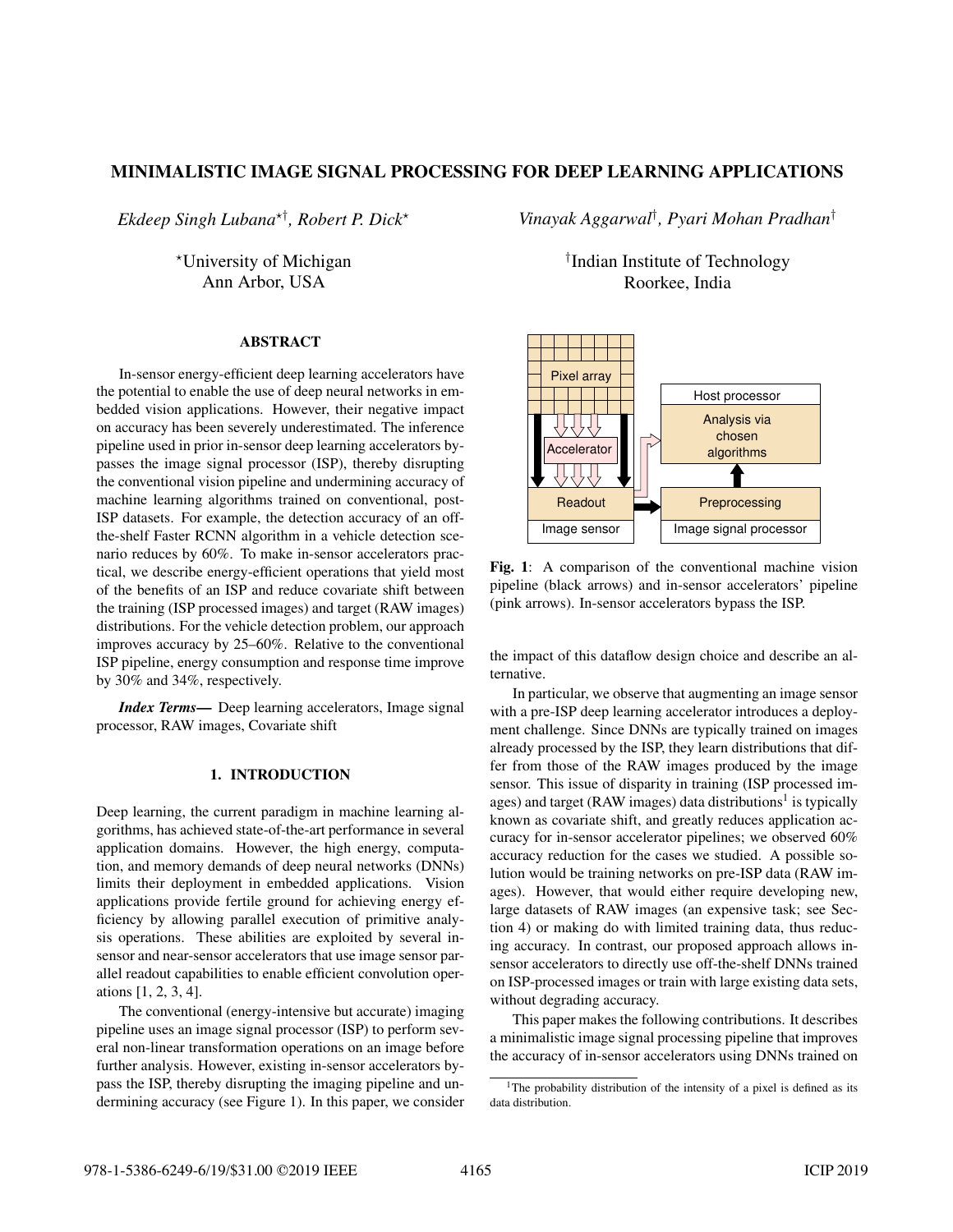

Fig. 2: (a) The RAW image has a tiled pattern. (b) Demosaicing gives a smooth image. (c) Binning renders a smooth image too. (d) The difference in demosaiced and binned image is minimal (for the given  $400 \times 400$  image, MSE = 4.68).

conventional, ISP-processed datasets by performing gamma compression and pixel binning on the acquired image. These operations can be easily integrated within an image sensor, eliminating the need for an ISP, and making in-sensor accelerators feasible by performing the necessary local transformations. Using our approach, it is possible to maintain accuracy while eliminating the ISP, thereby improving detection accuracy by 25–60% and reducing system response time by 34% and system energy 30% in ISP retaining near-sensor accelerators [4].

Please note that our findings do not diminish the contributions of in-sensor accelerators: this paper finds flaws in the pipeline used in prior research and describes methods allowing in-sensor accelerators to reach their potential.

### 2. THE MACHINE VISION PIPELINE

The conventional machine vision pipeline involves the following three stages.

Sensing: The image sensor is responsible for sampling and uses photodiodes to convert incoming photons to proportional voltage levels. Images outputted by the image sensor are known as RAW images and are discontinuous as a result of using color filter arrays to capture the red, green, and blue intensities separately (see Figure 2(a)). Please note that our proposed methods can be extended to other color filter array patterns with minimal changes at the readout stage.

Preprocessing: Preprocessing takes place at the ISP. Conventionally, these operations aim at improving image aesthetics and are proprietary to manufacturers. However, the pipelines are generally similar and include several operations such as demosaicing, the conversion of the discontinuous, single-channel RAW image to a continuous, multi-channel (e.g., RGB) image. Finally, the RAW images are converted into a standard format such as JPEG or PNG.

Inference: A host processor executes application-specific algorithms for detection, classification, or other tasks.

In-sensor accelerators modify this pipeline by executing convolutional operations within the image sensor itself. The resulting features are then processed by the host processor (see Figure 1). This pipeline caries out feature extraction before ISP operations. As a result, the features are quite different from those of conventional, post-ISP training datasets. This results in covariate shift between the training (ISP processed images) and target (RAW images) data, significantly reducing application accuracy (see Section 5).

#### 3. PRIOR WORK

Conventional machine vision systems are based on the pipeline described in Section 2, in which the ISP influences both accuracy and energy efficiency. Buckler et al. studied the impact of individual ISP operations on task efficiency [5]. They used a software tool to convert ISP processed images to RAW images, and found that demosaicing, denoising, and gamma compression are crucial for maintaining high application accuracy. However, since several of the operations involved in the ISP pipeline are non-linear and non-invertible, the RAW images can only be approximately reconstructed– for ex., noise needs to be explicitly added to the image signal. It is possible that their approximate reconstruction of RAW images might have led Buckler et al. to overestimate the impact of demosaicing and denoising operations on task efficiency. In actuality, we find that any smoothing algorithm that removes the tiling effects of the color filter array and has partial denoising effects is sufficient to produce high application accuracy. Buckler found this plausible in an email correspondence. Pixel binning has denoising effects and smooths the discontinuous RAW images to produce continuous images (see Figure 2), achieving continuity similar to that of demosaicing. Further, pixel binning can be performed within image sensors by using their parallel readout architecture, making it suitable for in-sensor deep learning accelerators. Therefore, we propose a two-step preprocessing pipeline that involves gamma compression and pixel binning only.

# 4. FINDING THE NECESSARY PIPELINE **OPERATIONS**

Since a RAW and ISP-processed image correspond to the same scene, they both capture the scene structure and geometry. Their major differences are due to local transformation operations such as gamma compression, which alter the data distributions of pixels. Since machine vision algorithms are trained on ISP-processed images, they learn representations based on the transformed data distributions. While an argument can be made for training networks on RAW images, there are several hindrances: (1) RAW image datasets are not publicly available (which this paper partially addresses through publication of such a dataset); (2) the RAW image format is not standardized, and conversion to and from other formats such as JPEG and PNG is proprietary; and (3) RAW images have large sizes, impeding ease of transfer.

In this section, we propose a minimalistic image signal processing pipeline that uses gamma compression and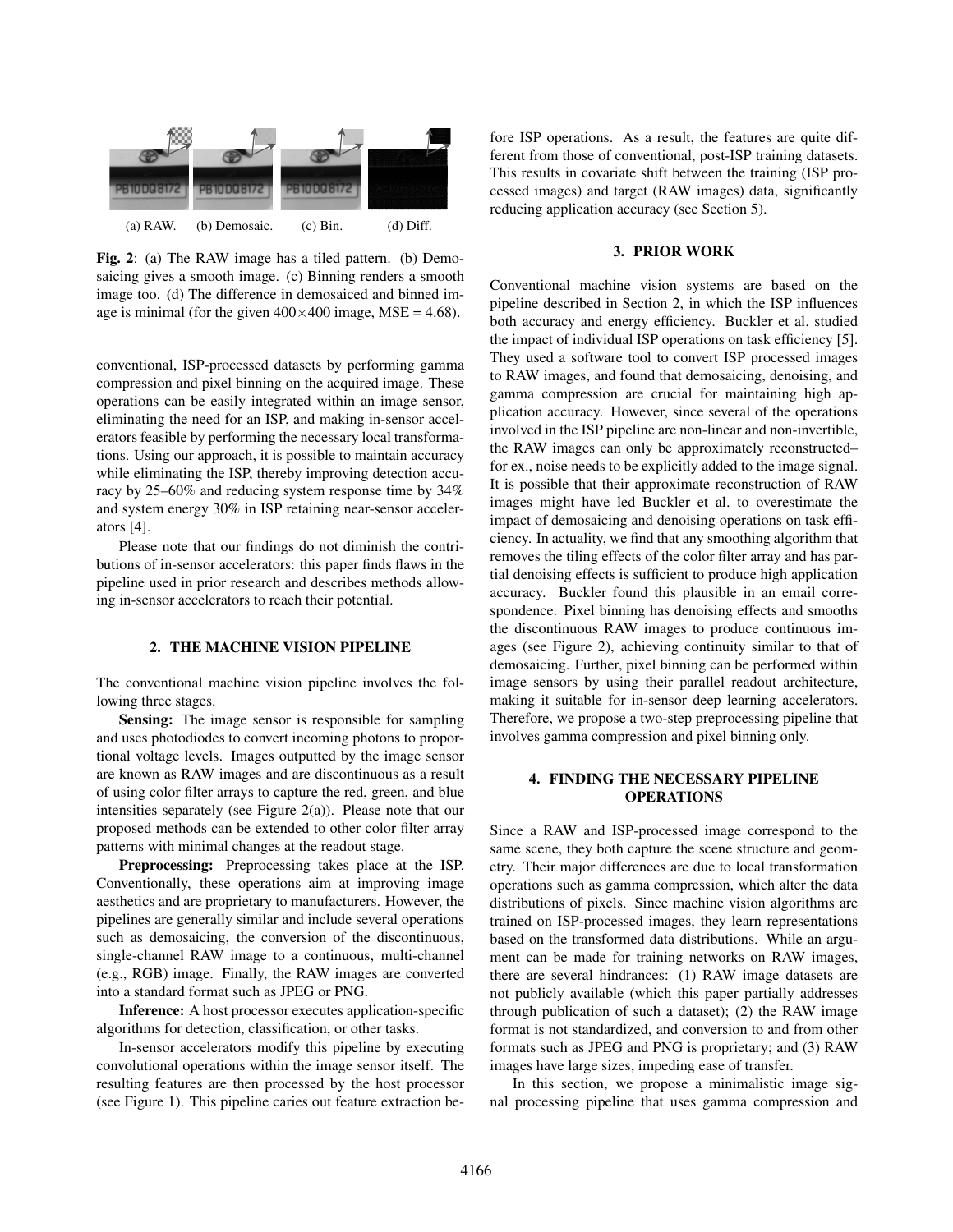

Fig. 3: The intensity distributions for ISP-processed and RAW images are dramatically different. Use of gamma compression produces a non-linear transformation of (b), which, upon denoising using binning, gives an approximation of (a).



Fig. 4: Faster RCNN processing time increases linearly with resolution.

pixel binning to approximate the data distribution of ISP processed images. This reduces the amount of covariate shift between the ISP processed (training) and RAW images (target), thereby enabling the use of off-the-shelf DNNs in in-sensor and near-sensor accelerators. We analyze the effect of our proposed pipeline on pixel intensity distribution as an analog for the data distribution.

#### 4.1. Gamma Compression

Human vision has a logarithmic response to incident illumination energy, in contrast to the linear response of image sensors. ISPs focus on rendering aesthetically appealing images. As a result, RAW image intensity distributions are starkly different from those of the post-ISP images (see Figure 3).

Gamma compression is a local, non-linear transformation that exponentiates individual pixels with an exponent less than 1. We observe that using gamma compression, a noisy approximation of the ISP-processed intensity distribution can be achieved (see Figure 3(c)). We'll be using the Adobe 1998 standard for gamma compression in our work [6].

$$
P_{gamma} = (P_{norm})^{\gamma} \tag{1}
$$

### 4.2. Pixel Binning

Pixel binning is a well known subsampling scheme that involves averaging followed by decimation. Since averaging removes gaussian noise, binning also reduces noise [7]. As shown in Figure 3(d), binning the gamma compressed image results in denoising and produces a smooth intensity distribution. Pixel binning also has another benefit: it reduces the image size by subsampling, thus enabling more efficient analysis. Since DNN-based object detection algorithms use small convolutional kernels, high-resolution images proportionately increase processing time and energy (see Figure 4). Even on a 6 GiB NVIDIA GTX 1060 GPU, images larger than  $1,000\times1,000$  exceed available memory. Prior work on in-sensor accelerators has neglected the impact of image size because evaluations were on images too small for realistic object detection.

The binning operation for subsampling an  $s \times s$  image using a  $w \times w$  binning window can be formulated as follows:

$$
P_{bin}(i,j) = \frac{1}{2w+1} \sum_{k=-w}^{+w} P(s \times i + k, s \times j + k). \tag{2}
$$

#### 4.3. Hardware Implementation

The operations described above are sufficient to approximate the data distributions of ISP-processed images (see Figure 3). Since our goal is to achieve high accuracy and enable use of off-the-shelf DNNs for in-sensor deep learning accelerators, we must incorporate gamma compression and pixel binning before image sensor readout. To this end, we propose the following modifications to image sensors.

Logarithmic pixels: Image sensors use linear photodiodes to proportionately convert illumination energy into voltage. In logarithmic pixels, the source follower transistor in the active pixel sensor functions in the sub-threshold region, resulting in logarithmic output voltage response with respect to incident illumination energy [8]. It is known that the logarithmic function can well approximate gamma compression [9]. Therefore, using logarithmic pixels, gamma compression can be integrated within the sensor itself.

Pixel binning: Binning can be performed via an analog averaging circuit at the readout stage. Specifically, the parallel readout pipeline ends in a chain of accumulating capacitors, which can be shorted for charge sharing and averaging. Pixel binning is supported by almost all modern image sensors. While it requires the use of additional circuitry for averaging, increasing sensor power consumption, the increase is negligible [10]. Further, since readout time decreases quadratically with the binning window length, net sensing energy is decreased.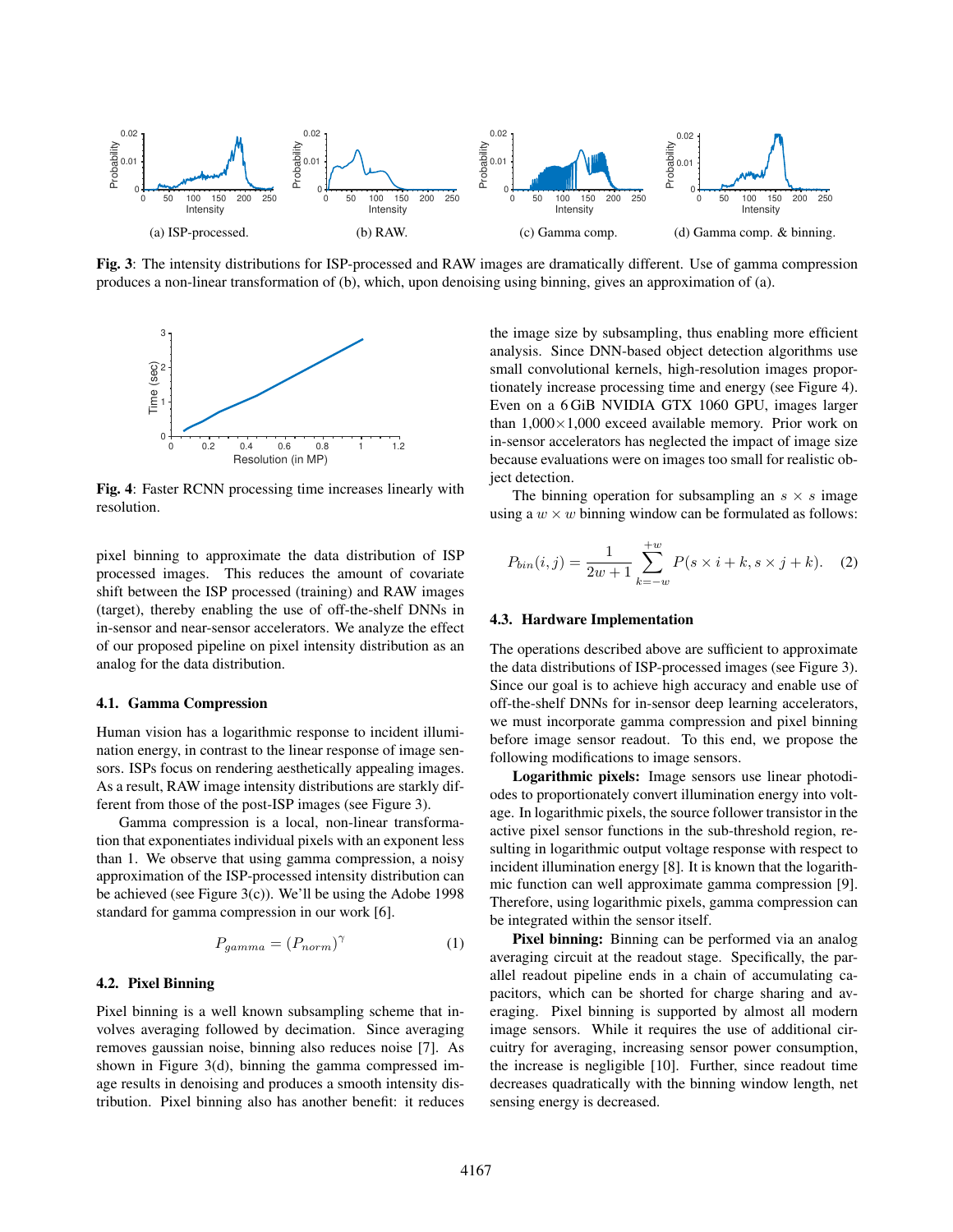





Fig. 6: Using the proposed pipeline, off-the-shelf DNNs can be used on RAW images.

### 5. EVALUATION

We simulate our proposed sensing framework's effects by performing gamma compression and pixel binning on RAW images. As mentioned before, prior work on in-sensor accelerators shows evaluation results on ISP-processed images, thereby underestimating the impact of dataflow choice on accuracy. However, we use RAW images acquired from a commercial camera for our evaluation, as would be seen by an in-sensor accelerator. The dataset we gathered for testing consists of 225 RAW images, which have 1,215 vehicle instances in total. This dataset has been made publicly available<sup>2</sup> . These images have not been processed by the ISP and are essentially just the digital versions of the raw analog image.

Impact on accuracy: We use TensorFlow's model zoo [11], which includes several state-of-the-art object detection networks, as our benchmark for evaluating object detection accuracy under various considerations. Figure 5 shows the detection accuracy of the RAW images, images processed via the proposed pipeline, and corresponding ISP processed images in a vehicle-detection scenario. We define an object to have been detected when the determined bounding box has greater than 40% overlap with the ground truth bounding box (see Figure 6). The detection accuracy improves by 25–60% over RAW images, which in-sensor accelerators would otherwise encounter. Table 1 enumerates the mean average precision (mAP) values for the different networks and processing pipelines. Note that use of strong

| Table 1: Mean average precision for different networks. |  |  |  |  |  |  |  |  |
|---------------------------------------------------------|--|--|--|--|--|--|--|--|
|---------------------------------------------------------|--|--|--|--|--|--|--|--|

| Pipeline           | <b>RAW</b> | Proposed | <b>ISP</b> |
|--------------------|------------|----------|------------|
| <b>Faster RCNN</b> | 0.07       |          | 0.87       |
| <b>Mask RCNN</b>   | 0.66       | 0.85     | 0.84       |
| SSD+InceptionV2    | 0.62       | 0.76     |            |
| SSD+MobileNet      | 0.6        |          | 0 8        |

feature extractors in the Faster RCNN and MobileNet implementations results in a higher amount of false positives in ISP processed images, reducing net mAP values.

Impact on energy and response time: In order to evaluate the impact of the ISP on an embedded vision system's response time and energy, we use a Raspberry Pi 3 microcontroller to calculate the net time consumed by a conventional ISP pipeline. The Raspberry Pi allows easy control of the ISP and supports TensorFlow-lite, a low-level API for TensorFlow. To fit within available memory, a quantized version of SSD MobileNet V2 is used. The energy evaluation model used is as described by Lubana and Dick [12]. Our results show 34% reduction in system latency and 30% reduction in system energy relative to the conventional ISP pipeline for the vehicle-detection problem. These results imply that using our proposed pipeline, near-sensor accelerators that retain the ISP [4] can further reduce analysis latency and system energy consumption by bypassing the ISP altogether.

### 6. CONCLUSION

This paper explains why in-/near-sensor deep learning accelerators cannot use off-the-shelf DNNs without running a minimal but carefully designed preprocessing pipeline. The necessary operations, gamma compression and pixel binning, approximate the data generating distribution of the ISP processed images and can be easily incorporated within an image sensor by using logarithmic pixels and binned readouts. The proposed method enables the use of off-the-shelf DNNs in in-sensor and near-sensor accelerators, reduces their error rate by 25–60%, and decreases system energy consumption by 30% and analysis latency by 34%.

<sup>&</sup>lt;sup>2</sup>https://github.com/EkdeepSLubana/raw\_dataset